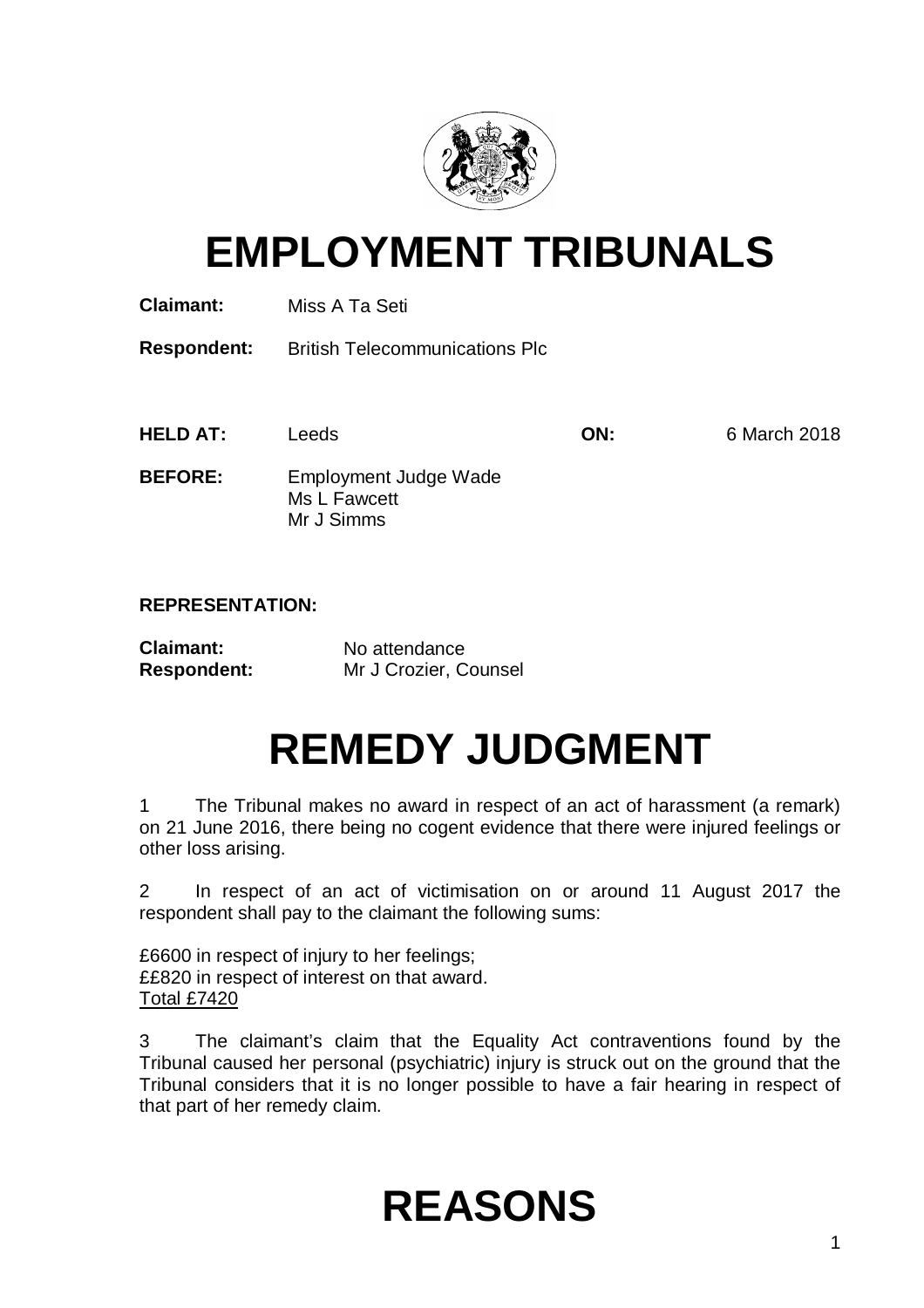## Introduction and proceeding with this hearing

- 1. This is the remedy decision of the Employment Tribunal sitting in Miss Ta Seti's case. It arises in unusual circumstances. Miss Ta Seti, the claimant, has not attended today, the Tribunal having not granted her earlier request for postponement.
- 2. Those circumstances are as follows. The claimant presented Equality Act complaints of harassment, discrimination and victimisation in a lay claim form on 15 March 2017. She took part in a case management hearing on 4 May 2018, the complaints were clarified and as she remained employed as an advanced apprentice with the respondent, it was also clarified that she did not pursue constructive (or other) unfair dismissal.
- 3. As to remedy the claimant was directed to provide a schedule of loss by 18 May, which she did. The total sum claimed as at 15 May 2017 was £915, 225.50, of which £12,000 was identified as Injury to Feelings/Personal Injury, and £10, 000 was identified as aggravated damages. £806, 041 of the total sum claimed represented "career" lost earnings calculated over nineteen years, notwithstanding that the claimant's employment had not ended at that point.
- 4. The Equality Act complaints were determined by this Tribunal at a hearing lasting six days in July 2017, with an extempore decision given on 18 July 2018. Two out of twelve matters were held to amount to Equality Act contraventions.
- 5. On 26 July 2017 the parties took part in a case management hearing by telephone to discuss resolution of remedy; the claimant then said she had resigned from her apprenticeship. The notes from that hearing recorded:

*"On 18 July 2017 the Tribunal announced its conclusions that: "the claimant's complaints that the respondent contravened the Equality Act 2010 in two respects, a remark on 21 June 2016 amounting to racial harassment, and a decision to move her and leave a colleague in place on or around 11 August 2016, amounting to victimisation, succeed. In other respects the claimant's complaints do not succeed and are dismissed".*

*This hearing was arranged to discuss the determination of remedy and remedy issues. I asked the respondent to provide instructions on whether remedy could be determined by judicial mediation given the claimant's then continued employment. The claimant has told me today that she has taken advice from the CAB, which was not necessarily helpful, but has also resigned.* 

*The respondent's position is that any financial award is best addressed by a conventional remedy hearing and given what appears to be the ending of the claimant's employment, it appears the sense of a judicial mediation falls away.* 

*In those circumstances a remedy hearing can be arranged reasonably quickly save that if the claimant pursues personal injury damages, the complexity of those issues and cost and time to be spent incurring medical evidence will mean delay.* 

*The claimant has indicated today she does wish to pursue personal injury damages, and I have explained to her that she has to prove both the fact of any injury and that it was caused by the two contraventions we have found (rather than the complexity of the chain of events that have impacted upon her including previous*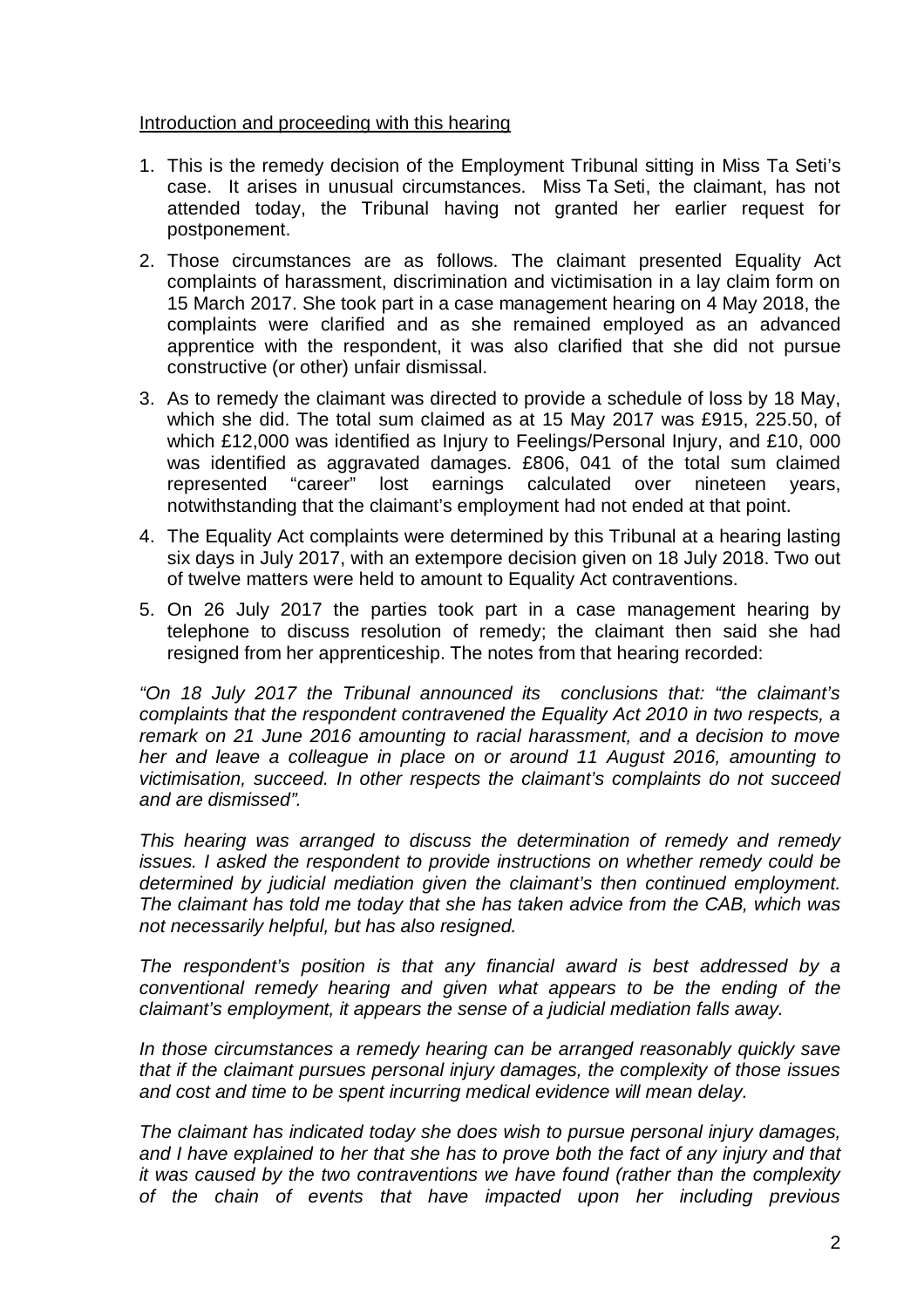*bereavements), and/or that the Tribunal may consider apportioning loss between multiple potential causes.* 

*In those circumstances I consider it just that the claimant have some time to try and seek professional advice, perhaps on the basis of contingent ("no win no fee") type representation either by solicitors or via a direct access barrister because the decisions she faces are complex."*

- 6. A hearing was listed for 3 October, with orders made and a list of issues identified. The claimant was also directed to present an **updated** schedule of loss setting out the financial loss or damage which she said was caused to her by the **two contraventions** upheld by the Tribunal, including any amounts sought in respect of injury to feelings or psychiatric injury. The need for medical evidence was also discussed in this remedy management hearing.
- 7. In mid August 2017 the claimant asked for a transcript of the five day hearing (one day was allocated a reading day). That was understood to be a request for written reasons and refused as out of time (there being no transcribing of tribunal proceedings in this region). The respondent made a similar request (also out of time and also refused).
- 8. The claimant subsequently provided three names of psychiatrists she would wish to instruct, but made no further attempts to pursue permission for expert medical evidence and neither did the respondent.
- 9. The updated schedule of loss as at 23 August 2017 presented total losses of £924,681.98. The increase of £9000 or so was made up of approximately £3000 (May, June and July lost salary in the past lost earnings section), an increase of £3000 in the personal injury/injury to feelings section (from £12,000 to £15,000), and an increase of £2000 in the aggravated damages section (from £10,000 to £12,000), and ACAS uplift multiplier. There was no reduction, as we might have anticipated, to recognise that two out of twelve complaints had succeeded and those two complaints were relatively early in a lengthy chain of events.
- 10.On 6 September the respondent applied for the claimant's personal injury claim to be struck out; or put another way, her seeking of personal injury damages arising from Equality Act contraventions be struck out. The respondent said this:

"The respondent's view is that such a head of loss is unsustainable. The medical evidence already before the Tribunal and the Claimant's witness evidence do not support a personal injury claim based on the two contraventions of the Equality Act 2010 found in this case. Nor has the Claimant served any further evidence in accordance with the [case management orders] to support such a claim.

In this case, the Claimant had complained of symptoms of psychiatric injury before any of the allegations of discrimination (whether successful or dismissed) occurred, and attributes further deterioration to a range of acts which were found not to contravene the Equality Act 2010. It is submitted there is no prospect of the Claimant establishing on evidence that the two isolated contraventions of the Equality Act 2010 had any material impact on her psychiatric condition (if there is indeed such a condition). In the alternative, any contribution to a psychiatric disorder by the two contraventions of the Equality Act 2010 is at best minimal and properly compensated by an injury to feelings award." The respondent went on to articulate the costs and complexity of the expert medical evidence required for the trial of the issue.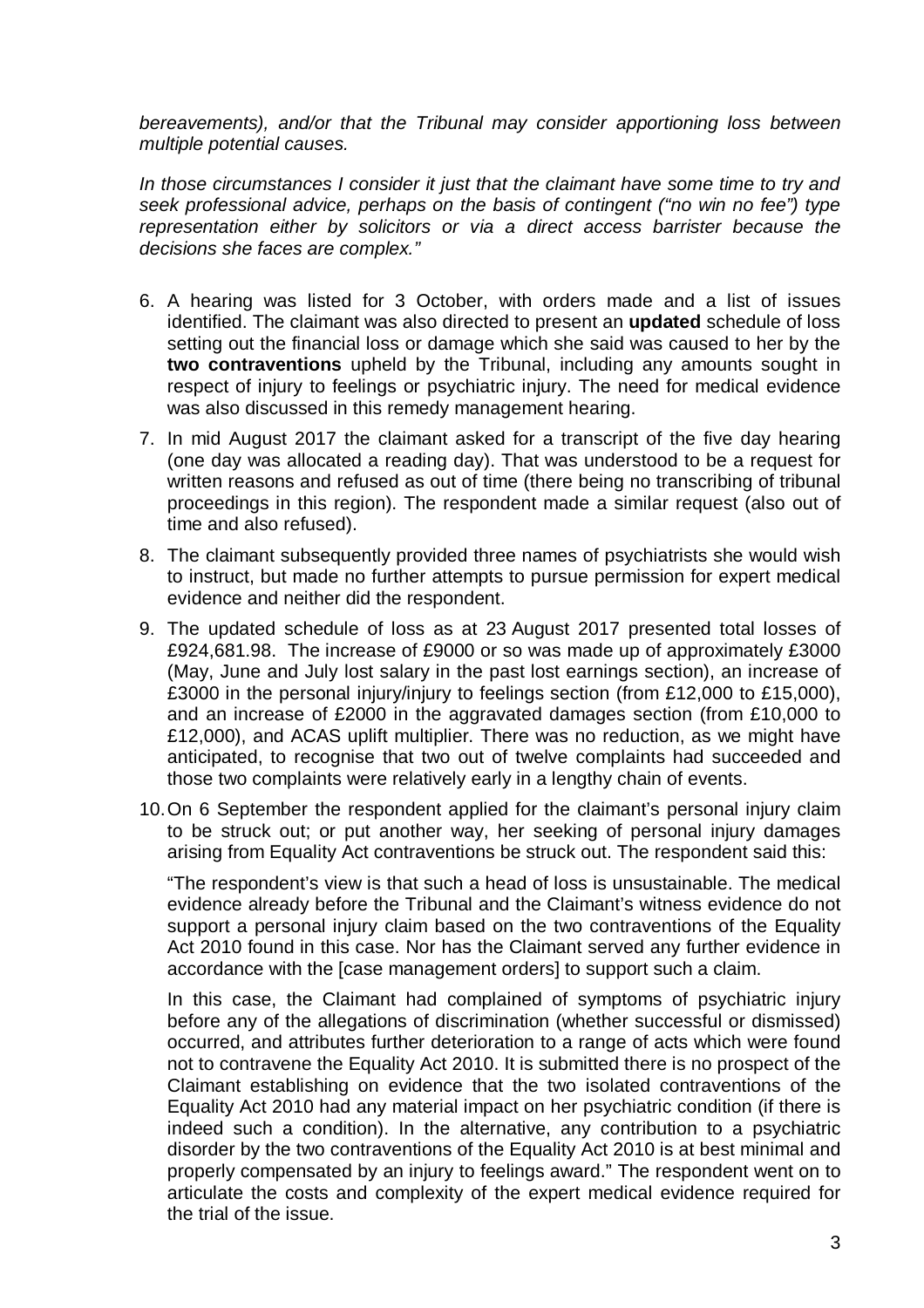- 11.The hearing on 3 October (at which that application would have been decided) had to be postponed for reasons unconnected with the parties. It was re-listed for December. Miss Ta Seti, the day before that December hearing, presented a fit note from her GP saying she was unfit to work for four weeks for "work related issues" and "anxiety issues", and sought a postponement. That was not opposed by the respondent. A postponement was granted by the Tribunal.
- 12.The remedy hearing was re-listed for today. In mid-February the claimant sought a further four week adjournment for reasons that appeared to relate to recovery from a potential domestic violence incident. The claimant said that further information about that incident would be available shortly, and she was asked to provide that further information, and, by the respondent, to confirm she sought the adjournment on medical grounds. Nothing further was provided by the claimant. The respondent opposed the postponement; it was not granted.
- 13. The claimant said further by email yesterday that a previous GP had not been authorised to provide a sick note, but she was attending her GP today. Enquiries were made by telephone at 10.45 and at around 10.50 the claimant emailed a fit note which advised she was unfit for work for four weeks, the reason being "anxiety/depression.
- 14.The orders that the Tribunal had made on a previous occasion included that the parties would engage in any further disclosure necessary to determine remedy, and that they would exchange any statements on which they sought to rely, with time in the timetable for the claimant to seek legal advice.
- 15.Aside from providing psychiatrists details the claimant took no further steps to comply with any of the orders in relation to this remedy hearing, notwithstanding some contact from the respondent concerning documents, we were told. The only other steps taken were towards the two postponement applications. The claimant has said she has found it hard to engage with daily duties due to her mental health.
- 16.As to today's hearing we directed ourselves as to three possibilities: granting a postponement; dismissing the remedy claim pursuant to rule 47, or proceeding with the hearing in the claimant's absence. The respondent's position was that we should proceed; it did not seek dismissal of the remedy claims, other than on the basis of its submissions as to their merit, and it conceded that there fell to be awarded sums in respect of injury to feelings. It resisted further postponement, not least because neither the interests of justice, nor potentially the claimant's health, would be served by her being further delayed in a remedy to which she is entitled, nor by the respondent and the Tribunal being put to the further costs of delay and relisting.
- 17.In all of these circumstances the Tribunal has proceeded with the hearing in Miss Ta Seti's absence. We exercise our discretion in this exceptional way, notwithstanding that justice almost always includes the right to attend and present your case, and not withstanding that we were presented with a sick note that was emailed to the Tribunal and to the respondent this morning indicating the claimant was unfit for work.
- 18.We do so unanimously in very unusual circumstances, but including that the Tribunal decided in July of last year that two out of twelve matters were Equality Act contraventions, in respect of which the claimant may be entitled to a remedy; and the remainder of the allegations of contraventions did not succeed, and there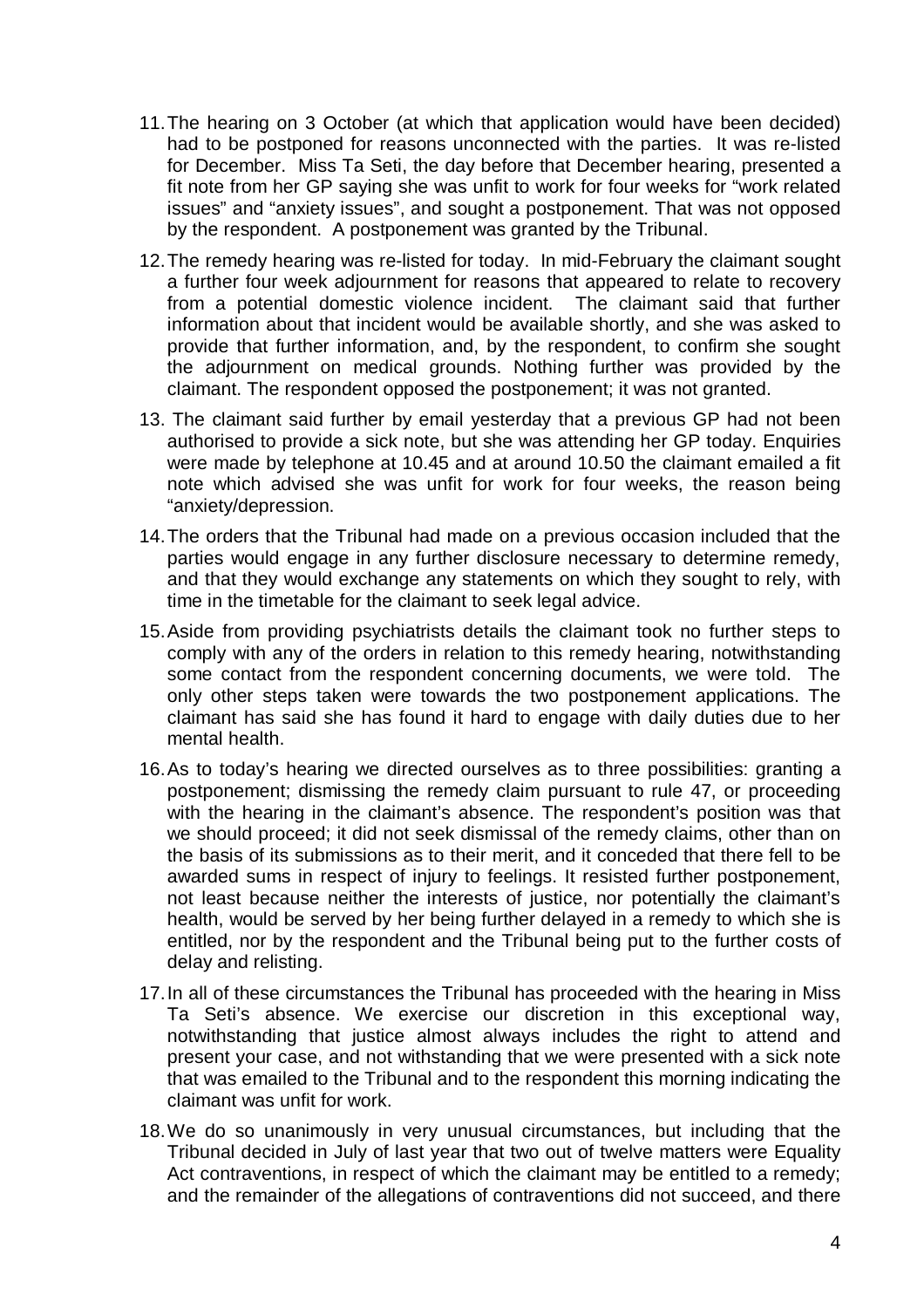are therefore limits to her remedy case, a matter which she appears to be unwilling to confront in her schedule of loss.

#### Issues

- 19.A short bundle before us today contained the orders sent to the parties on 27 July. We have today numbered those as follows:
- 1. Is it just to make any recommendations in relation to the two successful complaints?
- 2. What is the extent of any injury to feelings (that is emotional wellbeing and equilibrium) sustained by the claimant as a result of the two successful complaints?
- 3. What sum justly compensates for that injury taking into account Vento/Da Bell bands and 10% uplift?
- 4. Did the claimant suffer any loss of earnings as a result of the two contraventions?
- 5. Was subsequent ill health caused by those contraventions resulting in lost income?
- 6. Is it just to apportion any lost income if there were multiple causes of ill health absence?
- 7. If pursued, did the claimant sustain any psychiatric injury because of the two contraventions or was any injury pre-existing?
- 8. If pre-existing, was any psychiatric injury exacerbated and to what extent if so?
- 9. What sum taking into account judicial studies board guidelines justly compensates the claimant for any injury found (or exacerbated)?
- 10.Is this a case which meets the criteria for aggravated damages and if so why, and what is the appropriate award?
- 11.To what sum by way of interest is the claimant entitled?
- 20.They were the issues for determination. They were fixed for determination on 3 October. The claimant had confirmed she wished to pursue the personal injury damages identified in her previous schedule of loss. That was in the context of the following entry that she made when presenting her complaint in Box 9.2 of the claim form presented on 15 March 2017:

*"Compensation for my life career as I believed and was working towards this being a job for life. I also want compensating for my health physically and mentally as this has suffered greatly for a 20 year old young woman. I believe that based on my previous work and input to the team and company I would have at least achieved managerial role. I feel that my career has been ruined within and outside of the company because of me speaking up to wrong doing I now have a reputation. I find it hard to work as it compounds my anxiety further. I have sleepless nights, nightmares, palpitations, headaches, very bad skin, tinnitus, stomach ache."*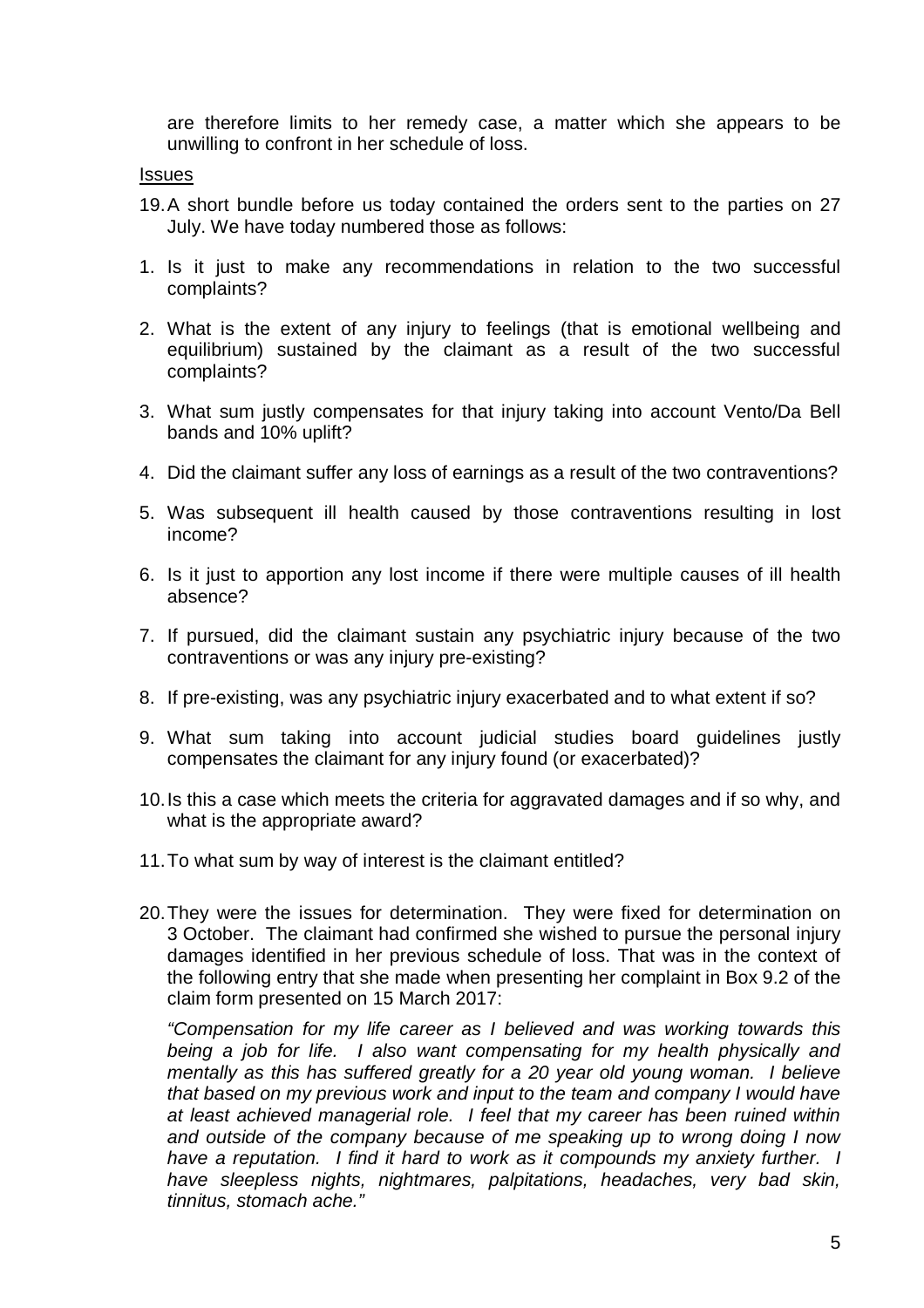## Evidence

21.We have proceeded with this hearing. We have reviewed the evidential material that is available to us in the claimant's original statement concerning the two contraventions that we found, the contemporaneous evidence in the original bundle (to which we were directed by Mr Crozier) and the claimant's narrative in her schedule of loss, which we have treated as her evidence about these matters. We also reviewed our notes of her original evidence but could discern nothing from those notes which would assist (or counter Mr Crozier's submission concerning the lack of evidence of hurt feelings arising from the first contravention).

### Our previous findings

- 22.A short summary of our previous is as follows. The claimant started as an advanced apprentice with BT in September 2015. On 15 March 2017 she presented complaints of discrimination, harassment and victimisation against her manager Mr Franklin, during the period April 2016 to August 2016, and other managers or colleagues in the period after that until as late as 2 March 2017.
- 23.The allegations concerning Mr Franklin included his making of grossly offensive Facebook posts concerning those of the Islamic faith, which the Tribunal held were not acts of harassment on the part of the respondent, essentially for reasons of not being carried out in the course of Mr Franklin's employment.
- 24.The claimant's allegations arose in the context of the claimant identifying herself as black and a Muslim. We upheld one complaint of harassment concerning an offensive remark of Mr Franklin's which we accepted that the claimant heard, concerning Indians and curry smells on 21 June 2016 ("the first contravention").
- 25. We upheld a second contravention as an act of victimisation when the claimant was moved from her team on 11 August 2016, and Mr Franklin was left in place, following, and influenced by, her complaint about Mr Franklin's conduct towards her, and his Facebook posts, which we found was a protected act.
- 26.In our extempore decision we found that the claimant had an absolutely justified sense of grievance in relation to her move of team. We said that there were a number of factors which influenced the decision to move her. Those factors included: preventing strain on her (without perhaps any insight into the impact on a complainant of the person about whom they complain being able to continue at work, despite the overwhelming gravity of that person's conduct); workloads at the time; the pressure on the team at the time and the astonishing advice to line management that Mr Franklin's Facebook posting was not serious.
- 27.Those were the conclusions that we reached at the time in upholding that complaint of victimisation. We did not uphold it as a complaint of direct discrimination for reasons we explained at the time.
- 28.The evidence that we have reviewed in relation to the claimant's assertion of injury to her feelings, and also of damage to her health and the findings that we have made about that are as follows.

#### Further findings and conclusions

29.There was no contemporaneous evidence at all that the claimant's feelings or health were injured by the curry comment. At the time of that comment she had already previously discussed her emotional state with Mr Franklin, her manager, not least because she had suffered two bereavements that year. She described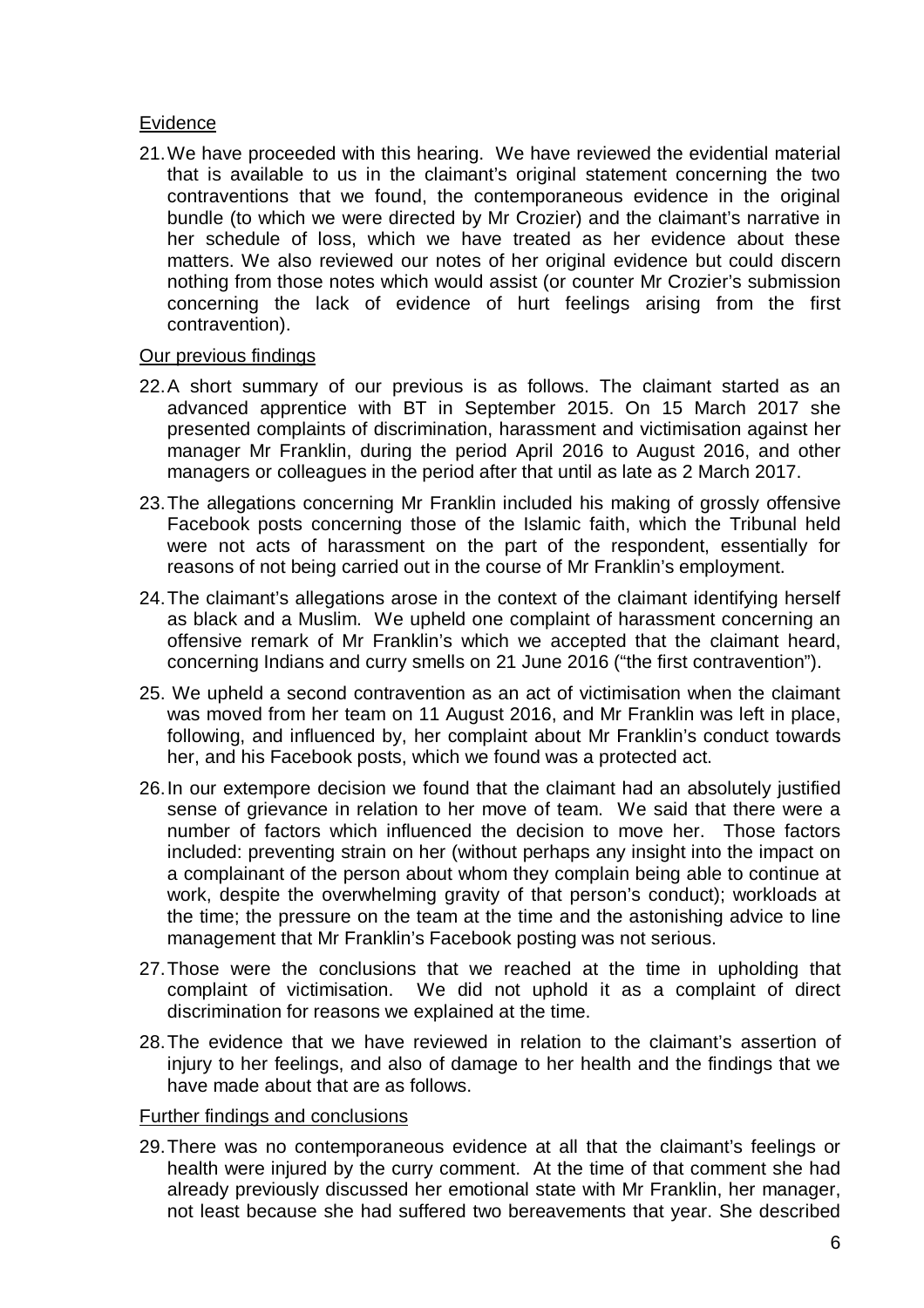herself then as having suicidal thoughts following those life events, and she described that in texts to him. She made no complaint and there was no contemporaneous documentary evidence of any injury to her feelings at all by caused by that single remark. There is no evidential basis on which we can make findings that her feelings were injured, or indeed her health was injured, by overhearing that comment (see Esporta Health Clubs an another v Mr L Roget UKEAT/0591/12RN. We make no award for injury to feelings in respect of the first contravention.

- 30.In relation to the second contravention, there was contemporaneous evidence following the claimant's complaint and the move on 11 August 2016 that she was very upset: she was crying and unable to remain at work the next day - the day after she had been informed of that move of team and it had been carried out. She had recognised on the day of the move that part of the reasoning was her own welfare.
- 31.It is not surprising to the Tribunal (and inherently likely) that having returned home, accepting the contemporaneous evidence that she did not have proper work to do, that she felt isolated from her team and then became very upset, and indeed unwell, or more unwell, when in her own words: "I appreciate now I am being safeguarded from Tony but I still feel it is very unjust that I am [not]sic separated but Tony returns at work."
- 32.The unfairness and injustice of being separated from her team in circumstances where Mr Franklin, the clear wrong doer, continued at work were very keenly felt by the claimant, who had previously had a great deal of optimism about her future career with the respondent.
- 33.On the basis of those findings it is clear to the Tribunal that there was considerable injury to the claimant's feelings, and it was not coincidence that the next two weeks were characterised by a period of absence for ill health. It was the longest period of ill health absence from work that the claimant had, to that point, suffered. Undoubtedly, in our judgment, the act of victimisation had caused injured feelings at that time.
- 34.As to the Vento band in which this injury comes to be assessed, we have assessed it in the lower band. We take into account that this was a single act of victimisation, which at the time, albeit in the context of a very unwise decision not to do anything about Mr Franklin, the move of the claimant was done with a motive of protecting her, which she recognised. Incredibly, there was no insight into the impact of the injustice on the claimant, but the purpose was not to victimise her.
- 35.We also take that into account in assessing the seriousness of the act, as we are required to do for the purposes of applying Vento, that a move of team is not as inherently injuring, applying common sense, as other acts of victimisation, dismissal or other retaliatory conduct.
- 36.For those reasons we assess it properly to fall within the lower band but having said that, in our judgment the degree of injury to the claimant is such that it properly comes to be assessed at the top of that lower band because that sense of injustice at the outset of her career, and the fact of injury to her feelings is such that we are satisfied it properly comes to be compensated by a significant award and not an award at the lower end as the respondent contended.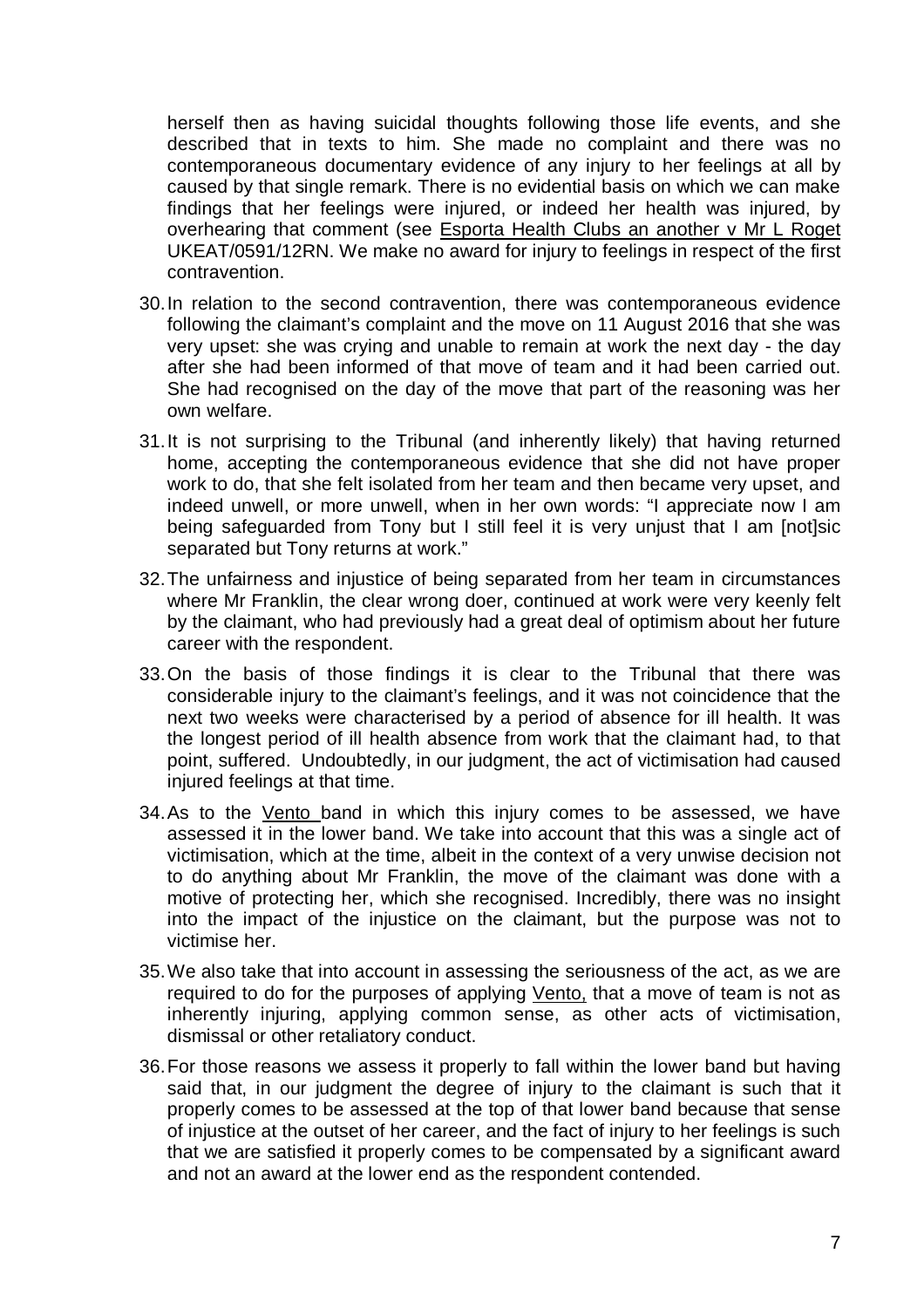- 37.For those reasons and taking into account submissions that we have heard about the latest Presidential Guidance on the uprating of the Vento bands, and taking into account the **Simmons** decision, we consider that a permissible approach for this Tribunal is to reflect the injury to the claimant by an award of £6,000 uprated by 10% to £6,600 which reflects the top of the band at the time that the claimant sustained that injury (August 2016).
- 38.We have also taken into account that the claimant's net pay was approximately £1500 per month when being paid for her apprentice role and from that we draw also consider that in terms of the value to her of compensation, our award is a just one in respect of the contravention we have found, and taking into account that it did not result in the ending of her employment directly (and which occurred after the main hearing).
- 39. We have taken into account the presidential guidance which permits us then to apply a further uprating for inflation in the band or the band boundaries, but we consider that in this context it is not in the interests of justice to engage in a complex and disproportionate exercise for an award of this amount. We take that into account in exercising our discretion to award interest, which because of the difference between the court rate and the national prevailing rates, inevitably addresses any injustice in an inflationary adjustment. The days' interest that comes to be awarded are the days between 11 August and today's date, which we have calculated to be 573 days, which at 8% produces an award of interest of £820. So the amount that we award for injury to feelings is in total, inclusive of interest £7,420 (£6,600 plus £820 in interest).
- 40.Of the remaining issues that we identified in previous orders, I simply take them in the order in which they appear:
- 40.1**: Issue 1:** We asked ourselves is it just to make any recommendations in relation to the two upheld contraventions; we invited the claimant to let the Tribunal know and let the respondent know if she sought recommendations; she did not do so; the respondent has been frank in its admission of a serious error concerning Mr Franklin and later took disciplinary action. We therefore make no recommendations.
- 40.2 **Issues 2, 3 and 11:** We have addressed the extent of the injury to feelings and a have decided upon a just sum of £6,600 plus interest. That also deals with issue 11 on that issue list.
- 40.3**Issue 4:** In relation to the question did the claimant suffer any loss of earnings as a result of the two contraventions, it is apparent from her schedule of loss that she received full pay after the contraventions, and until January of 2017; she has not proven that she suffered any lost of earnings arising from those two contraventions.
- 40.4 **Issue 10:** As to aggravated damages, we have considered whether or not the respondent's actions are such that it would be just to make an award of aggravated damages. We have considered that by reason of the benign motive in moving the claimant, the claimant cannot meet the requirement for an aggravated damages award, namely that there is some extra damage or injury that she has suffered to be compensated as a result of malicious, high handed, or oppressive conduct on the part of the respondent, and so we make no aggravated damages award. We also take into account in the round that the claimant originally sought £22,000 in respect of injury to feelings, personal injury and aggravated damages; and in her updated schedule of loss that figure had